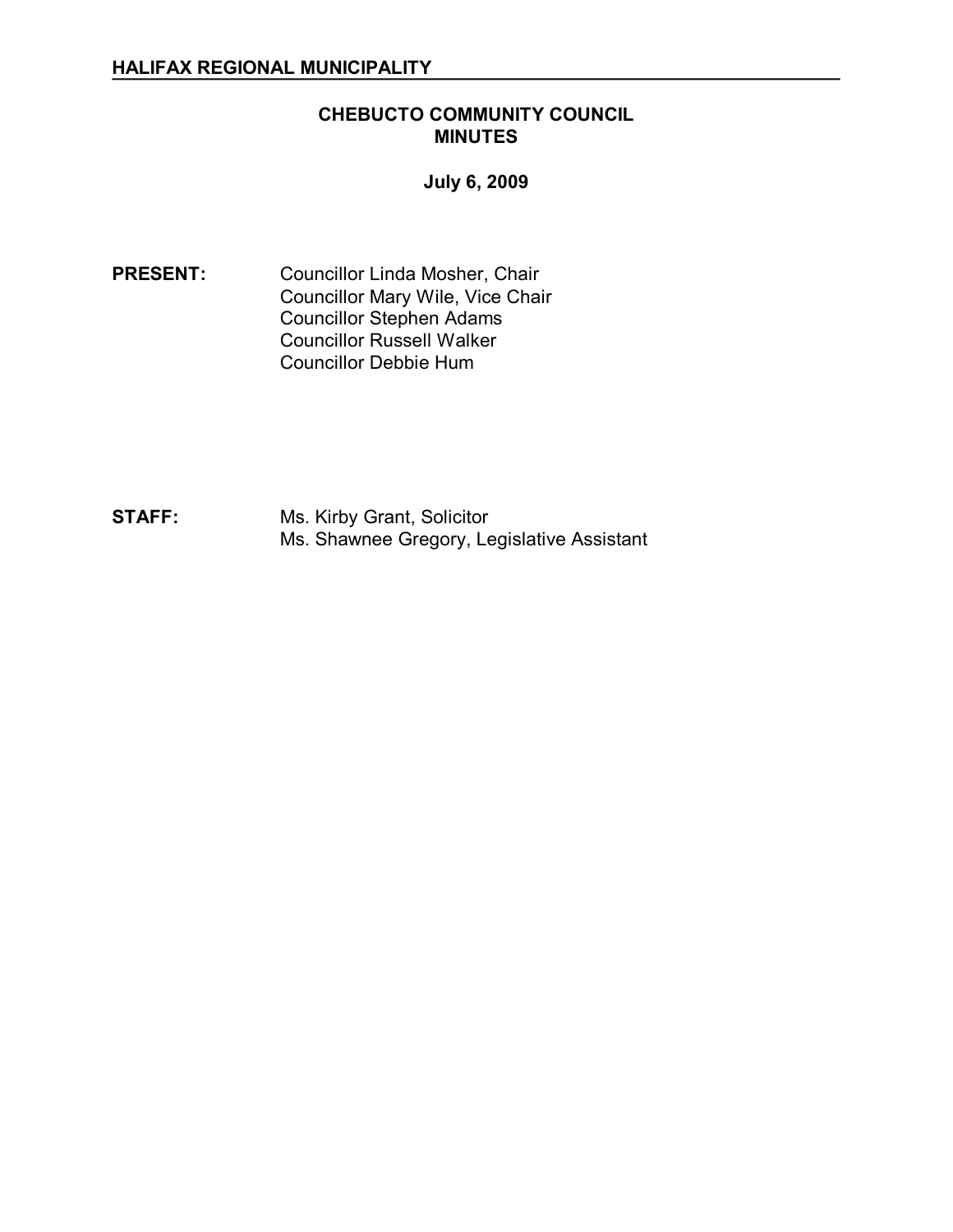# TABLE OF CONTENTS

2

| 1 <sub>1</sub>   |                                                                                                                                                                                                                                   |
|------------------|-----------------------------------------------------------------------------------------------------------------------------------------------------------------------------------------------------------------------------------|
| 2.               |                                                                                                                                                                                                                                   |
| 3.               | APPROVAL OF THE ORDER OF BUSINESS AND APPROVAL OF                                                                                                                                                                                 |
| $\overline{4}$ . | 4.1<br>4.1.3 Request to Name the Baseball Diamond at Mainland Common<br>the Harold Pelham Memorial Field<br>4.1.4 Traffic and Safety Issues on Melody Drive and Skylark Drive 3<br>4.1.5 Cunard Beach Volleyball Court Policies 4 |
| 5.               |                                                                                                                                                                                                                                   |
| 6.               |                                                                                                                                                                                                                                   |
| 7.               | CONSIDERATION OF DEFERRED BUSINESS  4                                                                                                                                                                                             |
| 8.               | 8.1<br>8.1.1 Case 01194: Wentworth Development Agreement  4<br>8.1.2 Case 01179: Development Agreement, Rockcliffe Village,                                                                                                       |
|                  | 8.2                                                                                                                                                                                                                               |
| 9.               | CORRESPONDENCE, PETITIONS AND PRESENTATIONS  8<br>9.1<br>9.2<br>9.3                                                                                                                                                               |
| 10.              |                                                                                                                                                                                                                                   |
| 11.              |                                                                                                                                                                                                                                   |
| 12.              |                                                                                                                                                                                                                                   |
| 13.              |                                                                                                                                                                                                                                   |
| 14.              |                                                                                                                                                                                                                                   |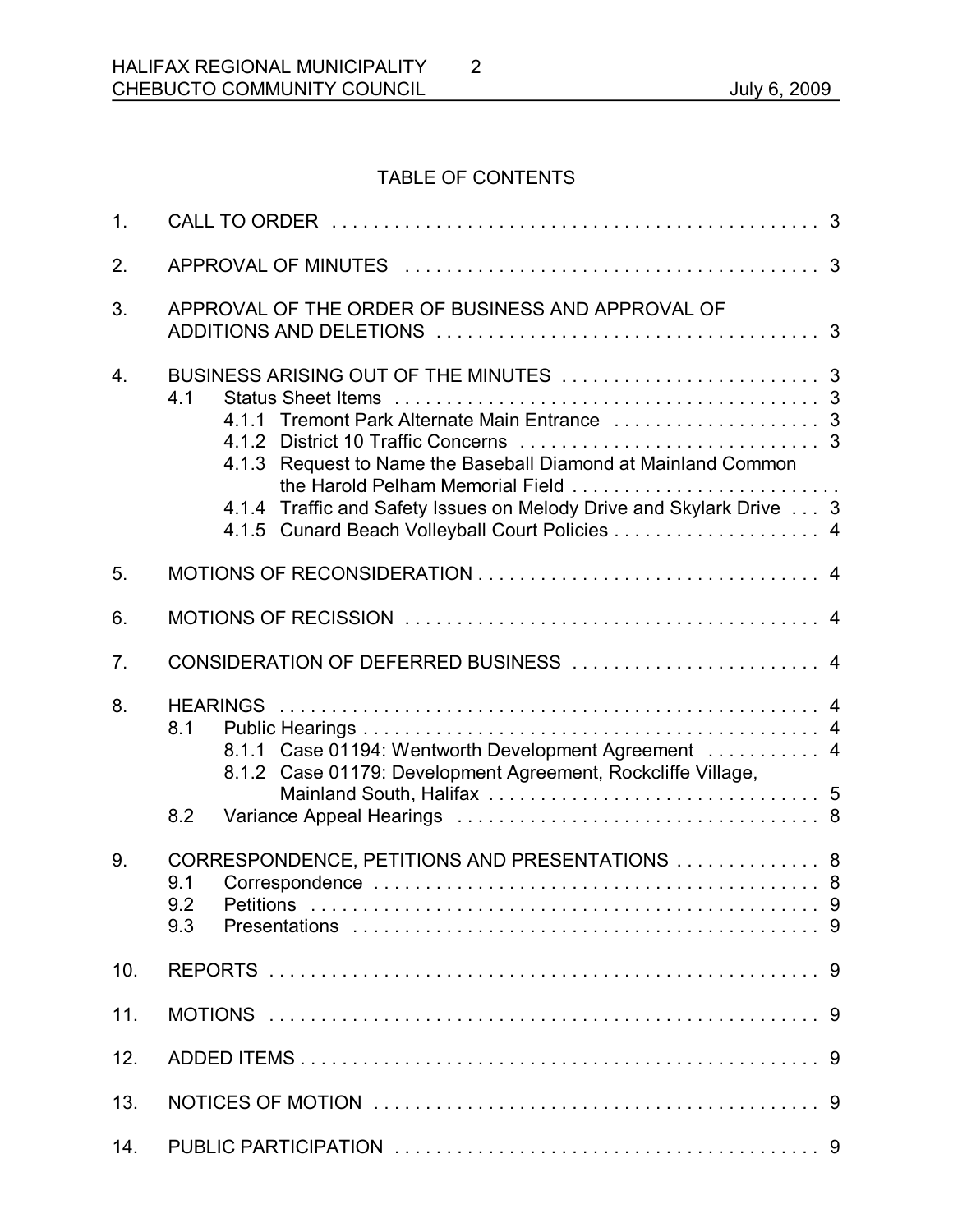| 15. |  |
|-----|--|
|     |  |

3

| 16. ADJOURNMENT      |  |
|----------------------|--|
| <b>CALL TO ORDER</b> |  |

The Chair called the meeting to order at 7:00 p.m.

# **2. APPROVAL OF MINUTES June 1 & 16, 2009**

**MOVED by Councillor Wile, seconded by Councillor Hum, that the minutes of June 1 & 16, 2009, be approved as presented. MOTION PUT AND PASSED.** 

# **3. APPROVAL OF THE ORDER OF BUSINESS AND APPROVAL OF ADDITIONS AND DELETIONS**

Additions:

12.1 Park West School Area Rate Legal Opinion

12.2 Governors Brook Development - Councillor Adams

# **MOVED BY Councillor Walker, seconded by Councillor Adams, that the agenda be approved as amended. MOTION PUT AND PASSED.**

# **4. BUSINESS ARISING OUT OF THE MINUTES**

# **4.1 Status Sheet Items**

# **4.1.1 Tremont Park Alternate Main Entrance**

Councillor Hum advised that there had been no progress on this issue and indicated that she would like it to remain on the Status Sheet.

# **4.1.2 District 10 Traffic Concerns**

C An information report dated June 12, 2009, was before Community Council.

Councillor Wile advised that the information report was satisfactory and indicated that this item could be removed from the Status Sheet.

# **4.1.3 Request to Name the Baseball Diamond at Mainland Common the Harold Pelham Memorial Field**

Councillor Adams advised that a report was forth coming and indicated that he would like this item to remain on the Status Sheet.

# **4.1.4 Traffic and Safety Issues on Melody Drive and Skylark Drive**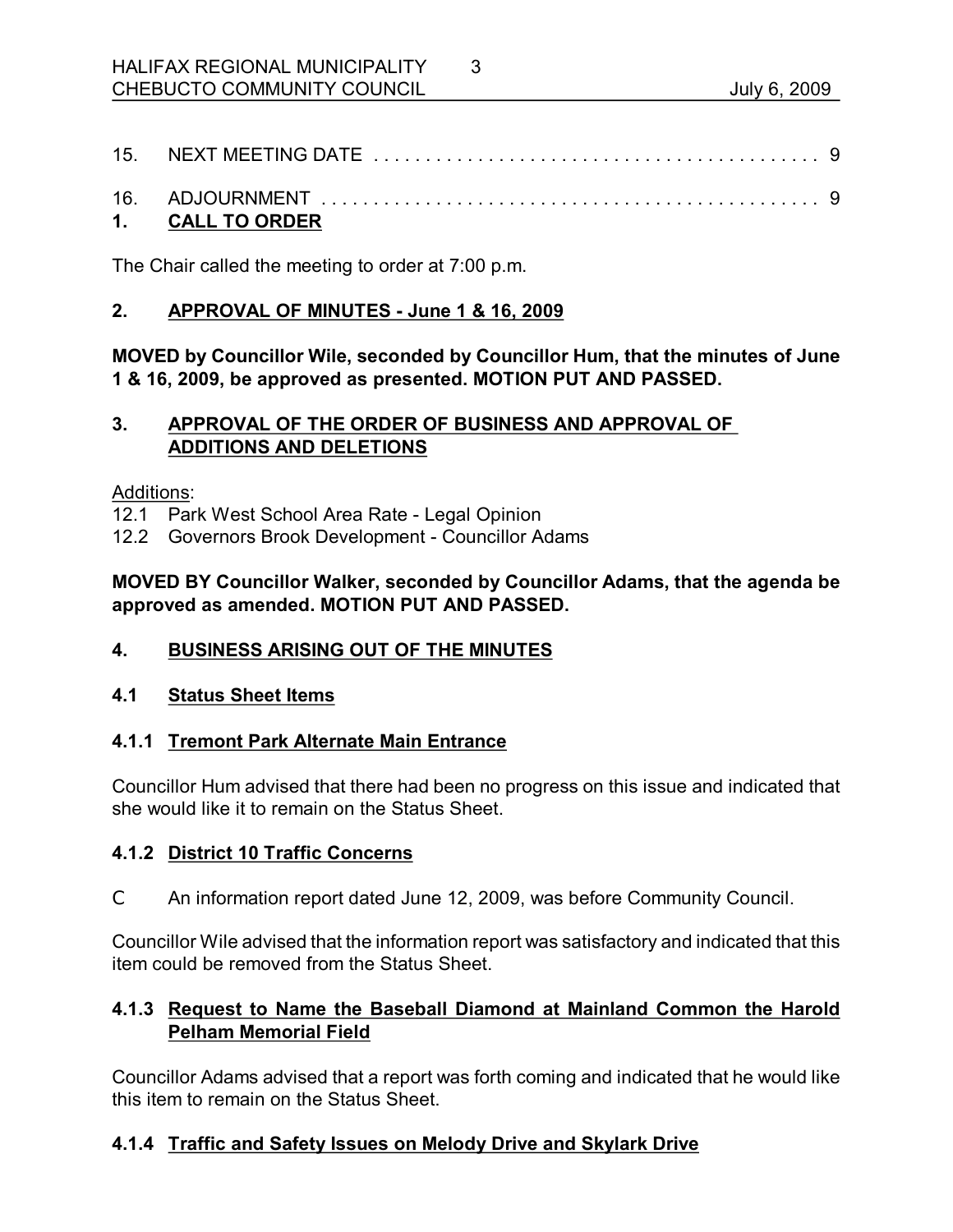Councillor Hum advised that there had been no progress on this issue and indicated that she would like it to remain on the Status Sheet.

# **4.1.5 Cunard Beach Volleyball Court Policies**

The Chair advised that this item could be removed from the Status Sheet.

# **5. MOTIONS OF RECONSIDERATION NONE**

# **6. MOTIONS OF RECISSION NONE**

- **7. CONSIDERATION OF DEFERRED BUSINESS NONE**
- **8. HEARINGS**
- **8.1 Public Hearings**

# **8.1.1 Case 01194: Wentworth Development Agreement**

C A report dated May 20, 2009, was before Community Council.

Mr. Andrew Bone, Planner, provided the presentation on Case 01194: Wentworth Development Agreement. He advised that the proposed parkland dedication was consistent with the Municipal Planning Strategy and that Secondary Planning Strategy policies had also been accomplished within the development agreement. He stated that no housing units would be constructed until the connection to the new 102 interchange was complete. In closing, Mr. Bone advised that the number of residential units had been misquoted on page 3 of the staff report. He indicated the correct numbers as follows; 71 single unit dwellings, 78 townhouses, 333 multi unit dwellings and 275 lifestyle units.

The Chair reviewed the Rules of Procedure for Public Hearings and called for those wishing to speak for or against Case 01194: Wentworth Development Agreement.

**Mr. Bob MacDonald**, Warwick Lane, requested clarification on the difference between a parkland area and a conservation area and what the total percentage of parkland in the area would be. He stated that he had seen at least two bodies of water in the subject property; noting that he was interested in maintaining natural wetlands and wondered what provisions had been made in the development agreement to protect such areas.

Mr. Bone advised that the Master Plan required open space or parkland dedication; noting that open space could be defined as wetland where there was no active use, however, there was active use for parkland. He stated that the parkland dedication for this development agreement was over 10% of the entire area. Mr. Bone also indicated that major wetland was protected by a 20 metre setback as well as an agreement such as a protected non disturbance area that must be maintained or replanting was required.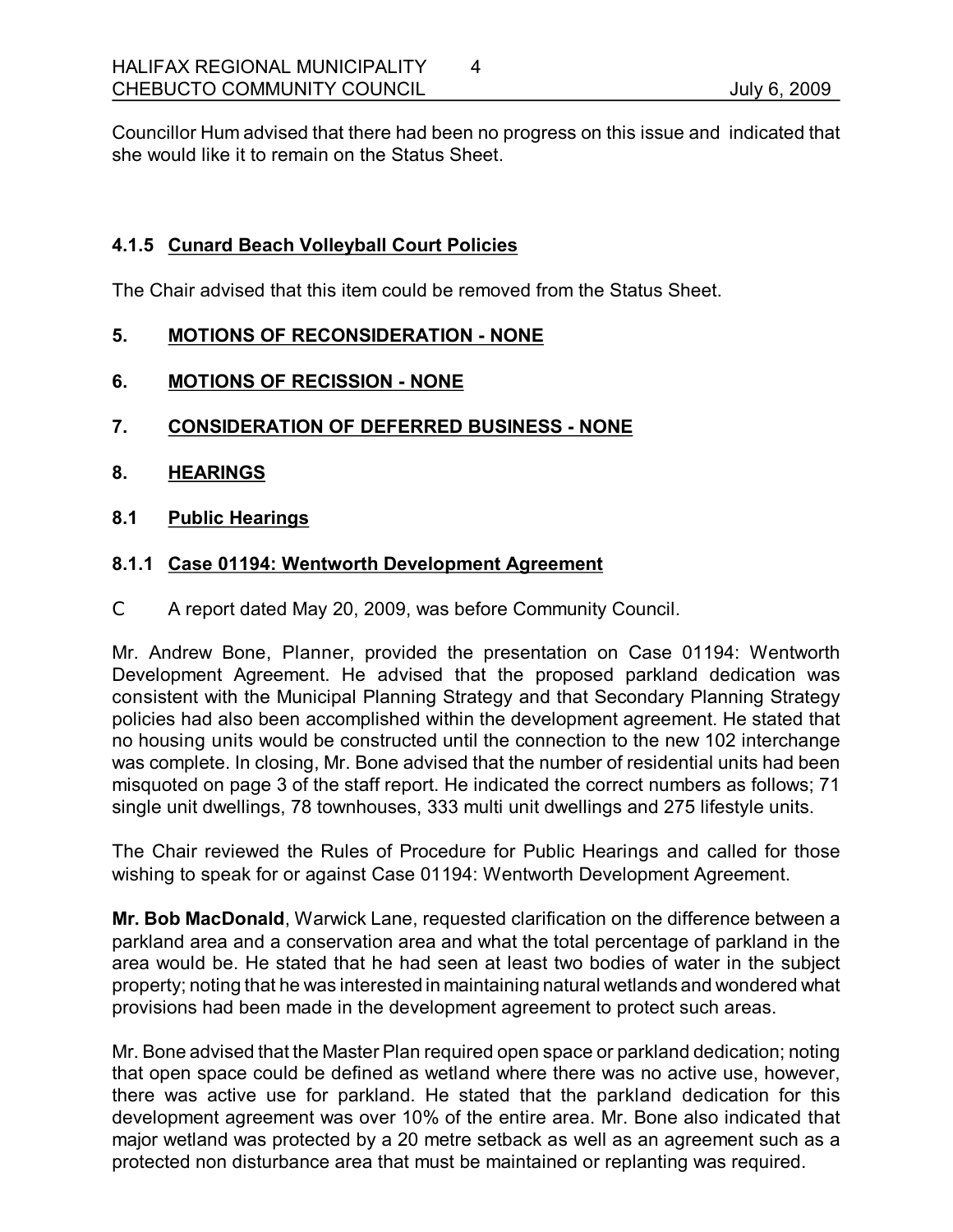The Chair called three times for additional speakers. Hearing none, the following motion was placed:

5

**MOVED BY Councillor Walker, seconded by Councillor Hum, that the public hearing be closed. MOTION PUT AND PASSED.** 

**MOVED BY Councillor Hum, seconded by Councillor Walker, that Chebucto Community Council:**

- **1. Approve the proposed development agreement presented in Attachment A of the report dated May 20, 2009; and**
- **2. Require the development agreement be signed within 120 days, or any extension thereof granted by the Community Council on request of the applicant,from the date of final approval of said agreement by the Community Council and any other bodies as necessary, whichever is later, including applicable appeal periods. Otherwise this approval shall be void and any obligations arising hereunder shall be at an end.**

#### **MOTION PUT AND PASSED.**

# **8.1.2 Case 01179: Development Agreement, Rockcliffe Village, Mainland South, Halifax**

C A report dated June 5, 2009, was before Community Council.

Mr. Paul Sampson, Planning Services, provided the presentation on Case 01179: Development Agreement, Rockcliffe Village, Mainland South, Halifax. He noted that nine acres of conservation land would be included in the development agreement and that all detailed design would go through the development officer. He stated that the agreement did allow for non substantive amendments as listed on page 3 of the staff report dated June 5, 2009, however, these amendments would have to come before Community Council. In closing, Mr. Sampson indicated that changes had been made to the proposal as a result of the public information meetings which had taken place in September of 2008.

A discussion ensued with Mr. Sampson responding to questions. Regarding traffic lights, he indicated that it was his understanding that they would be paid for by the developer and that the Department of Transportation and Halifax Regional Water Commission had reviewed this.

The Chair reviewed the Rules of Procedure for Public Hearings and called for those wishing to speak for or against Case 01179: Development Agreement, Rockcliffe Village, Mainland South, Halifax.

**Mr. Kevin Riles**, President and Project Manager, KOM Consulting, advised that KOM Consulting had spent the last two years working on the development plan for Rockcliffe Village which included input from the public and the Halifax Watershed Advisory Board.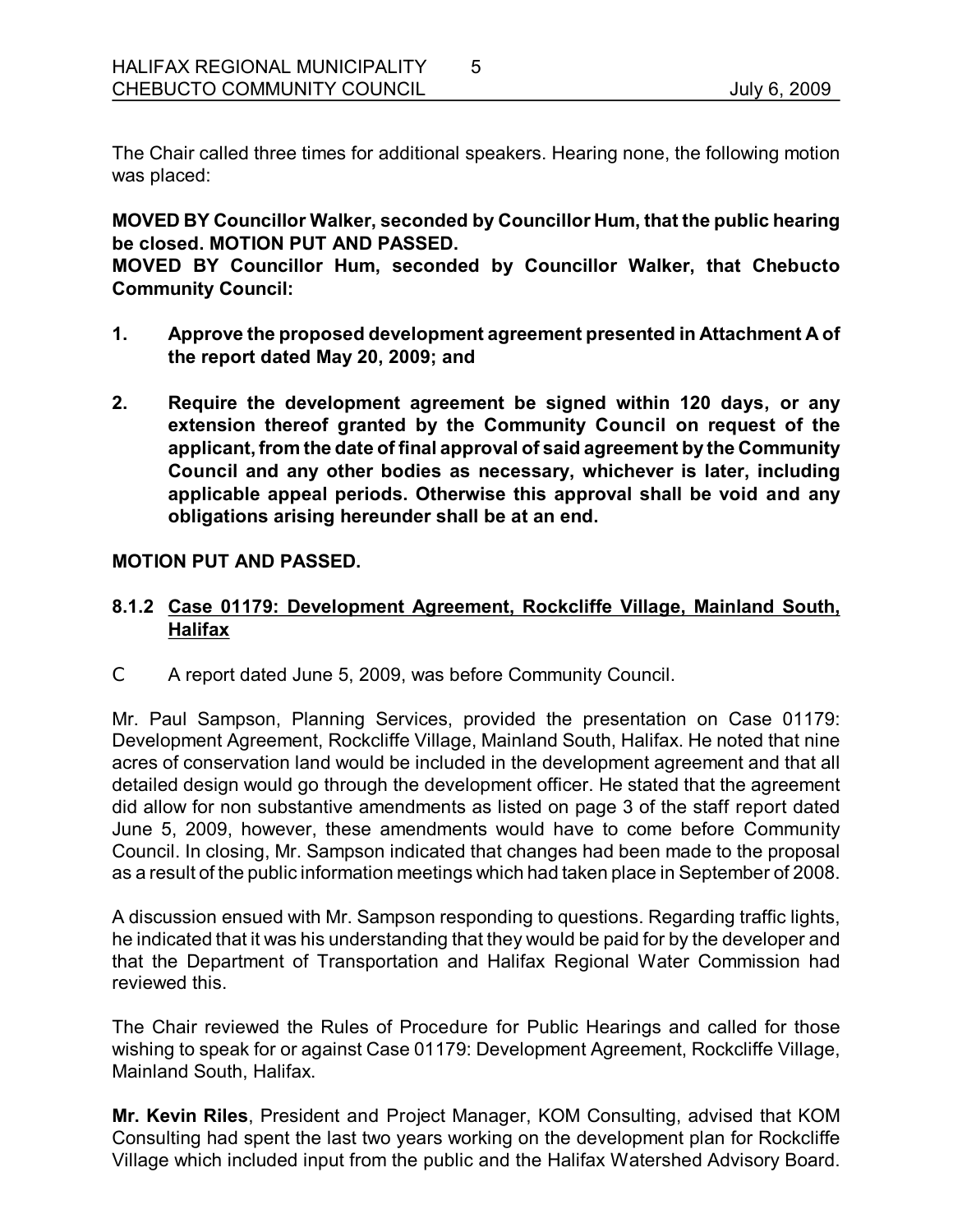He noted that four major changes had been made since the last public information meeting in September of 2008 as a result of this consultation. These changes include the 10 storey building being moved further south, the northern park area being made more central, the decision not to connect Ridge Valley Road to the Cowie Hill Road extension and that a detailed stormwater analysis be completed. He stated that the village concept mixed use area would be divided up into three communities with a 3/4 acre park in the north area and a half acre park in the south area. Mr. Riles indicated that 27% of the total area would remain as wetland; noting that he had never worked on a development with so much open space.

6

**Mr. David Graham, Northwest Arm, President of Atlantic Developments, advised that there** had been a great deal of consideration with respect for the environment in the of design of this development. He stated that it would be great for the community and thanked everyone for their support.

**Mr. Bruce Holland**, Executive Director of the Spryfield Business Commission, noted that this seemed to be a responsible development and proposal. He advised that the Spryfield Business Commission had a beautification plan and the development would bring more patrons to local businesses. In closing, Mr. Holland indicated that he was in favour of the development.

**Mr. Greg Croft**, Drumdonald Road, advised that he had reviewed the proposal and had some questions regarding population density as the development did not appear to meet municipal requirements. Regarding the supposed 50 foot buffer between Drumdonald Road and the development; Mr. Croft indicated that he would prefer vegetation rather than a fence. He stated that the pathway which went down Drumdonald Road and came out on Mont Street should be connected to other existing pedways as HRM had been encouraging pedestrian thoroughfares in Spryfield. He requested to know if a pedway would also go to the wetland conservation area and if a provincial environmental assessment would be done there in order to protect any endangered species. Mr. Croft expressed concern with blasting as it produced radon and could cause problems in concrete. He stated that although the plan eliminated a ten storey property there was a loophole that would allow for a higher building which could impact the neighbourhood with shadows and runoff as well as pollution that would effect McIntosh Run.

**Ms. Linda Kennedy,** Drumdonald Road, advised that she shared Mr. Croft's concerns regarding sandblasting, radon and noise; noting that her biggest concern was traffic. She stated that Herring Cove Road was already congested and would become worse with the addition of 300 new residents. She wondered if police services would be increased in the area due to the population increase and if property values and taxes would also rise. Regarding the 50 foot buffer between Drumdonald Road and the new development; Ms. Kennedy stated that this was not a great deal of separation and that there would be no privacy.

Regarding blasting, Mr. Sampson advised that developers must comply with the HRM Blasting ByLaw in order to obtain a blasting permit. He stated that a pre blast survey would be done by an HRM technician who would review all pertinent information. The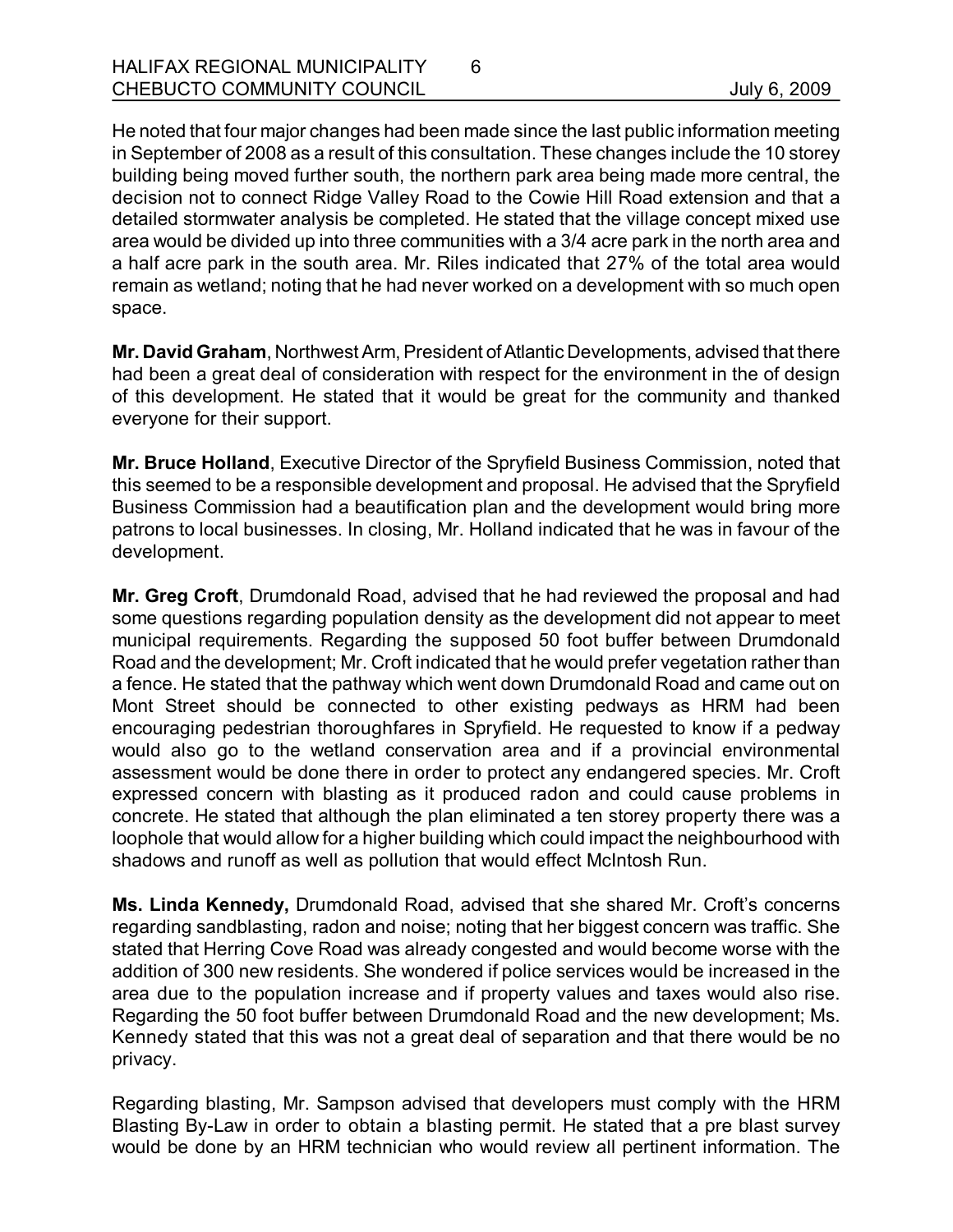Chair advised that seismographic testing could now be done in residents' homes and that a video could be taken by HRM staff for the home owner's protection.

Regarding traffic, Mr. Sampson indicated that the traffic study for the development had been reviewed by HRM engineers who had deemed it acceptable and approved the proposal as revised without the street connections.

**Ms. Linda Mason**, Drumdonald Road, noted that if you did not have a basement it would be impossible to determine if there had been cracks as a result of blasting. She wondered if the company intended to have someone certify if a home had been damaged.

**Ms. RuthScott**, Drumdonald Road, expressed concern with the proposed buffer zone and how close it would come to the homes on Drumdonald Road; noting that she would also prefer vegetation rather than a fence. She advised that she would like to see the walking trail off Drumdonald Road protected.

Mr. Sampson advised that the aforementioned 50 foot buffer zone was based on a formal proposal for an apartment building. He stated that now that it would only be single family dwellings abutting townhouses there was no longer a requirement for the buffer, however, the developer had agreed to put in either vegetation or fencing of an undetermined width as a visual barrier.

Mr. Riles advised that natural vegetation was preferred and did not have any difficultly with the 50 foot buffer.

**Ms. Suzanne Bowser**, Drumdonald Road, stated that as a real estate agent she was glad to see development in the area. As a resident, she advised that she felt comfortable with this development as it was good for Spryfield.

**Ms. Tracy Thomas**, Halifax, requested to know when the estimated prices for single dwelling houses would be released.

**Mr. Jeff Ward**, Convoy Avenue, indicated his professional interest in the development as a planner; noting that it was a development agreement which gave the opportunity for a walkable community. He stated that it was a great looking project that would be wonderful for the community by creating a destination. He suggested several modest moves to the plan which included moving the underground parking entrances for the two buildings, moving the five townhouse units to another building site and creating a more urban park. Mr. Ward also noted the potential for residents to be employed in the area and to walk to work; suggesting that parking for the 4000 square feet of commercial property be moved to the back of the buildings to entice the public to walk. He also suggested allowing some parking on the street. Mr. Ward submitted his suggestions for the record.

The Chair called three times for additional speakers. Hearing none, the following motion was placed: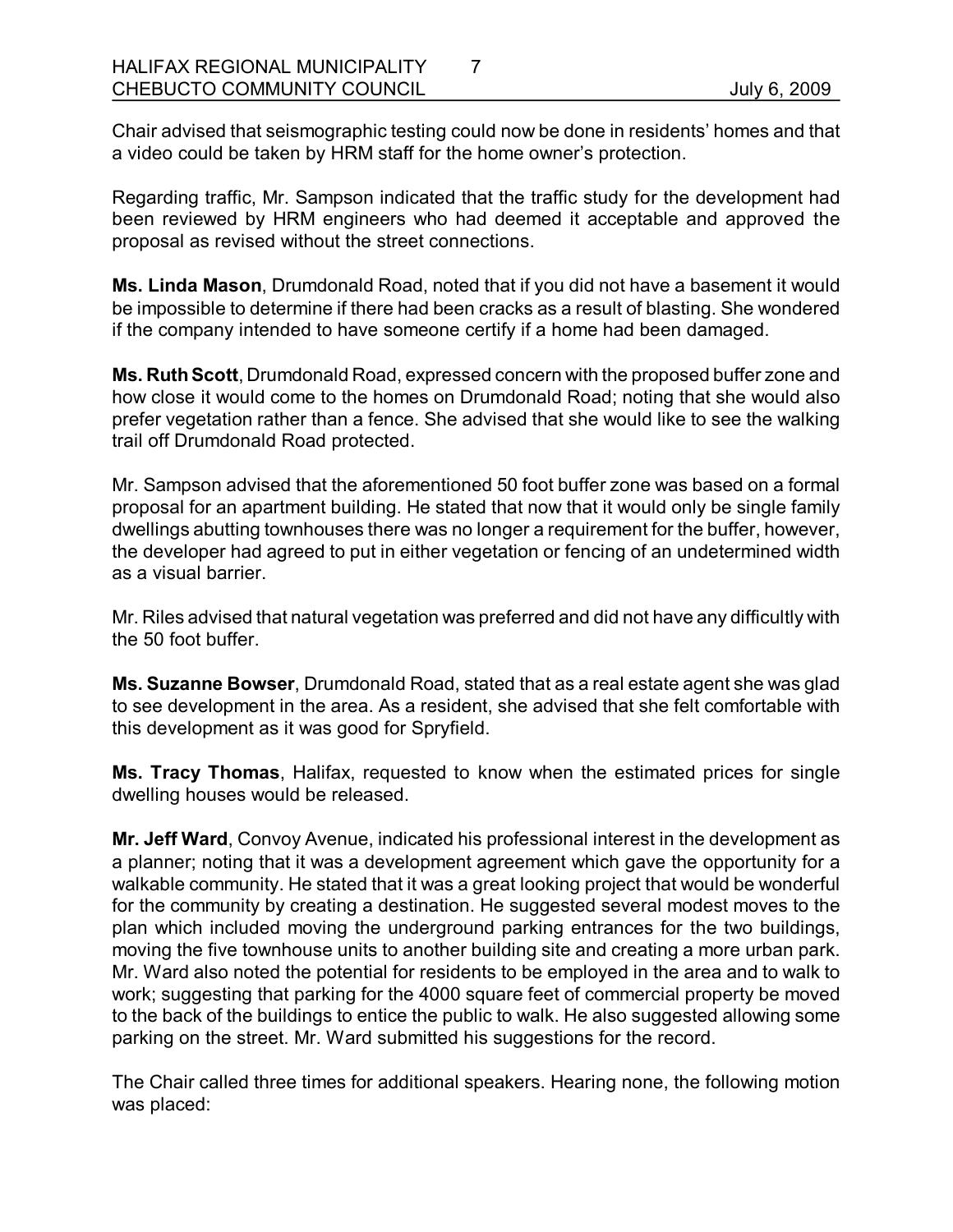# **MOVED BY Councillor Adams, seconded by Councillor Wile, that the public hearing be closed. MOTION PUT AND PASSED.**

8

A discussion ensued with Mr. Sampson and Mr. Riles responding to questions.

Mr. Riles advised that it was a goal to put a connection and trail pathway to hook up with the Cowie Hill extension and the conservation area through the development phase.

Mr. Riles indicated that the timeline for development was two to seven years as it would be done in phases.

**MOVED BY Councillor Adams, seconded by Councillor Walker, that Chebucto Community Council:**

- **1. Approve the development agreement, included as Attachment A of the report dated June 5, 2009, to permit a mixeduse development ("Rockcliffe Village"); and**
- **2. Require that the development agreement be signed and returned within 120 days, or any extension thereof granted by Community Council on request of the applicant, from the date of final approval by Community Council and any other bodies as necessary, whichever is later; otherwise this approval will be void and obligations arising hereunder shall be at an end.**

The Chair stepped down at 8:26 p.m. Councillor Wile assumed the Chair.

Councillor Mosher proposed a friendly amendment.

**MOVED BY Councillor Mosher, seconded by Councillor Adams, that a natural vegetation buffer of 50 feet between Drumdonald Road and the development be included in the development agreement. MOTION PUT AND PASSED.**

Councillor Mosher assumed Chair at 8:28 p.m.

The motion now reads:

**MOVED BY Councillor Adams, seconded by Councillor Walker, that Chebucto Community Council:**

- **1. Approve the development agreement, included as Attachment A of the report dated** June 5, 2009, to permit a mixed-use development ("Rockcliffe Village") **with the amendment that a natural vegetation buffer of 50 feet between Drumdonald Road and the development be included; and**
- **2. Require that the development agreement be signed and returned within 120 days, or any extension thereof granted by Community Council on request of the applicant, from the date of final approval by Community Council and any**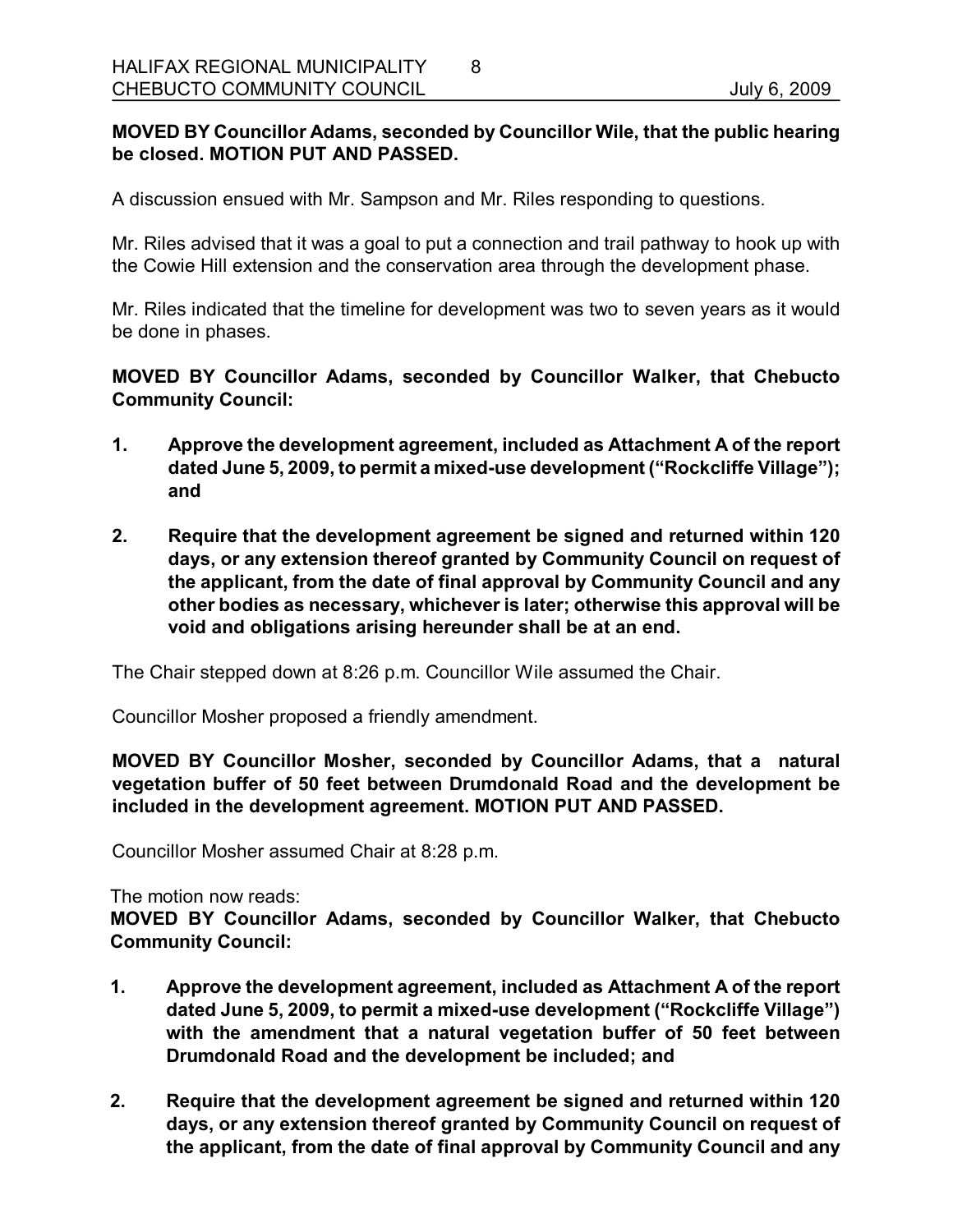**other bodies as necessary, whichever is later; otherwise this approval will be void and obligations arising hereunder shall be at an end.** 

# **MOTION PUT AND PASSED.**

- **8.2 Variance Appeal Hearings None**
- **9. CORRESPONDENCE, PETITIONS AND PRESENTATIONS**
- **9.1 Correspondence None**
- **9.2 Petitions None**
- **9.3 Presentations None**
- **10. REPORTS NONE**
- **11. MOTIONS NONE**
- **12. ADDED ITEMS**

#### **12.1 Park West School Area Rate Legal Opinion**

- C A memo dated June 30, 2009, from Ms. Kirby Grant, Solicitor, was submitted.
- C A copy of the Interim Area Rates was submitted.

Councillor Hum advised that she would be sending a letter to residents who had received a petition in District 16.

#### **12.2 Governors Brook Development Councillor Adams**

Councillor Adams advised that Chebucto Community Council had approved the Governors Brook development several years earlier with the restriction that only 50 units per year could be built. He indicated that there had been a request from the developer to have this restriction lifted.

**MOVED BY Councillor Adams, seconded by Councillor Walker, that Chebucto Community Council request a staff report regarding the developer's request to have the fifty unit per yearlimit lifted forthe Governor's Brook development. MOTION PUT AND PASSED.** 

# **13. NOTICES OF MOTION NONE**

# **14. PUBLIC PARTICIPATION**

There was no one wishing to speak at this time.